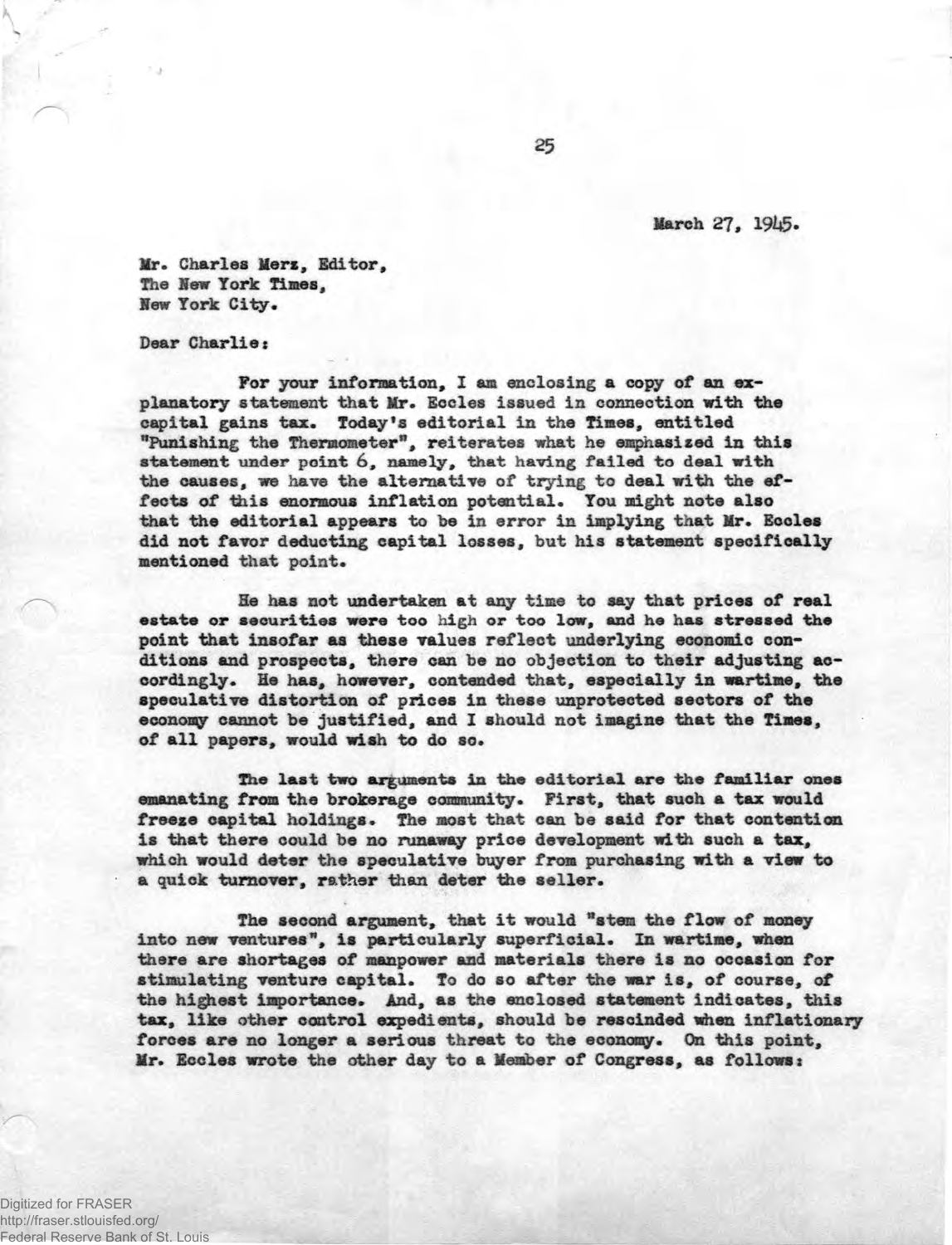"In the postwar, however, what would really give encourage**ment to investments that result in production and employment would be to put a tax premium on productive investment and a penalty on mere speculation that furnishes neither production nor employment, but results only in economic instability. In order to induce venture capital to take risks in enterprise that furnishes production and employ**ment. I would reduce the excess profits tax from the present 95 per **cent maximum to, say, 70 per cent, and make the normal corporation tax 25 per cent without the corporate surtax. I would then exempt from the normal 25 per cent tax profits paid out in dividends, since they would be taxed in the hands of the recipients. This would avoid the double taxation that is a real deterrent to the investor in productive enterprise. At the same time, I would grant an exemption of \$25,000 to all corporations under the excess profits tax. This would not matter so much so far as the large corporation is concerned, but it would be a tremendous boon to the smaller and medium-sized concerns.** 

**"With such positive inducement to real investment, the capital gains tax would be insignificant and, in fact, there is much to be said for retaining a capital gains tax that would penalise the speculator looking for a quick turnover and hence further encourage the bona fide investor seeking income or longer-range appreciation. The low capital gains tax of the late 20<sup>f</sup>s, far from encouraging venture capital to go into new production, was a positive incentive far luring capital into stock market speculation to make money the easy way."** 

**The letter to the editor printed in the same issue is equally mistaken about the 100 per cent margin. If it were put into effect, it certainly would not be made retroactive, requiring liquidation to margin up outstanding accounts. Manifestly, the time to prevent an inflationary development is before it gets out of control, not afterward.** 

**I would not bother you with all this, excepting that I think it quite probable that something like this tax will be put up to the Congress, perhaps in the form of the alternative suggestion to which your editorial alludes; that is, to extend the holding period from the present six months to, say, three years. Capital gains would then be taxed under the progressive rates of the income tax. As you may have occasion to recur to the subject later, I wanted you at least to know the facts so far as Mr. Socles' position is concerned.** 

**With kind regards,** 

**Sincerely yours,** 

**Enclosure**  Digitized for FRASER **ET:b** http://fraser.stlouisfed.org/ Federal Reserve Bank of St. Louis